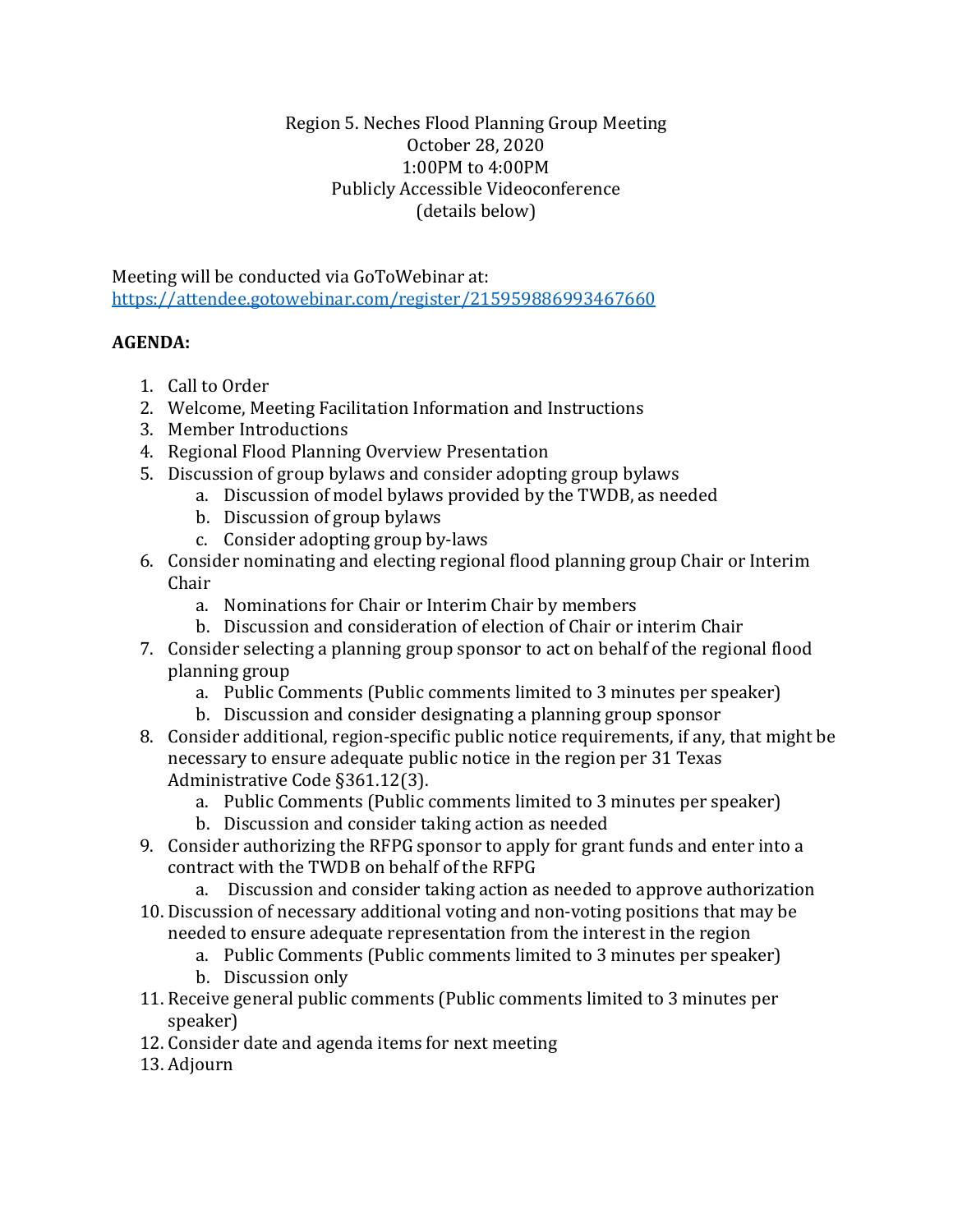If you wish to provide oral comments at the public meeting, please fill out and submit the online *[Public Comment Registration Form](https://forms.office.com/Pages/ResponsePage.aspx?id=jE7QevWSIEuB1hD9iDJYmTfCXr6Cfg5GvL09Rv8oreZUMUlCTlo0TFBOQVU1S1NDU0s1V1BNV09HUS4u)* no later than 8:00am on October 28, 2020 at [https://forms.office.com/Pages/ResponsePage.aspx?id=jE7QevWSIEuB1hD9iDJYmTfCXr6](https://forms.office.com/Pages/ResponsePage.aspx?id=jE7QevWSIEuB1hD9iDJYmTfCXr6Cfg5GvL09Rv8oreZUMUlCTlo0TFBOQVU1S1NDU0s1V1BNV09HUS4u) [Cfg5GvL09Rv8oreZUMUlCTlo0TFBOQVU1S1NDU0s1V1BNV09HUS4u](https://forms.office.com/Pages/ResponsePage.aspx?id=jE7QevWSIEuB1hD9iDJYmTfCXr6Cfg5GvL09Rv8oreZUMUlCTlo0TFBOQVU1S1NDU0s1V1BNV09HUS4u)

If you wish to provide written comments prior to or after the meeting, please email your comments to [floodplanning@twdb.texas.gov](mailto:floodplanning@twdb.texas.gov) and include "Region 5. Neches Flood Planning Group Meeting" in the subject line of the email.

If you choose to participate via the webinar link below, you WILL have the opportunity to provide comments during the designated portion of the meeting. **<https://attendee.gotowebinar.com/register/215959886993467660>** After registering, you will receive a confirmation email containing information about joining the webinar.

If you choose to participate via the GoToWebinar App, you WILL have the opportunity to provide comments during the designated portion of the meeting. Please use Webinar ID: **468-323-963**.

If you choose to participate in the meeting using the conference call number below, you will NOT have the opportunity to provide comments during the designated portion of the meeting. The conference call phone number is provided for LISTENING PURPOSES ONLY. Telephone conference call phone number: **+1 (631) 992-3221** and the audio access code is **629-676-979**.

Persons with disabilities who plan to attend this meeting and who may need auxiliary aids or services such as interpreters for persons who are deaf or hearing impaired, readers, large print or Braille, are requested to contact Merry Klonower at (512) 463-8165 two (2) work days prior to the meeting so that appropriate arrangements can be made.

## NOTICE: ENTRY TO THIS MEETING WITH A HANDGUN IS FORBIDDEN

This meeting is a public meeting under Chapter 551 of the Texas Government Code. Pursuant to Section 30.06, Penal Code (trespass by license holder with a concealed handgun), a person licensed under Subchapter H, Chapter 411, Government Code (handgun licensing law) may not enter this property with a concealed handgun. Pursuant to Section 30.07, Penal Code (trespass by license holder with an openly carried handgun), a person licensed under Subchapter H, Chapter 411, Government Code (handgun licensing law) may not enter this property with a handgun that is carried openly. For purposes of this notice, " property " means the room or rooms where the open meeting of the Texas Water